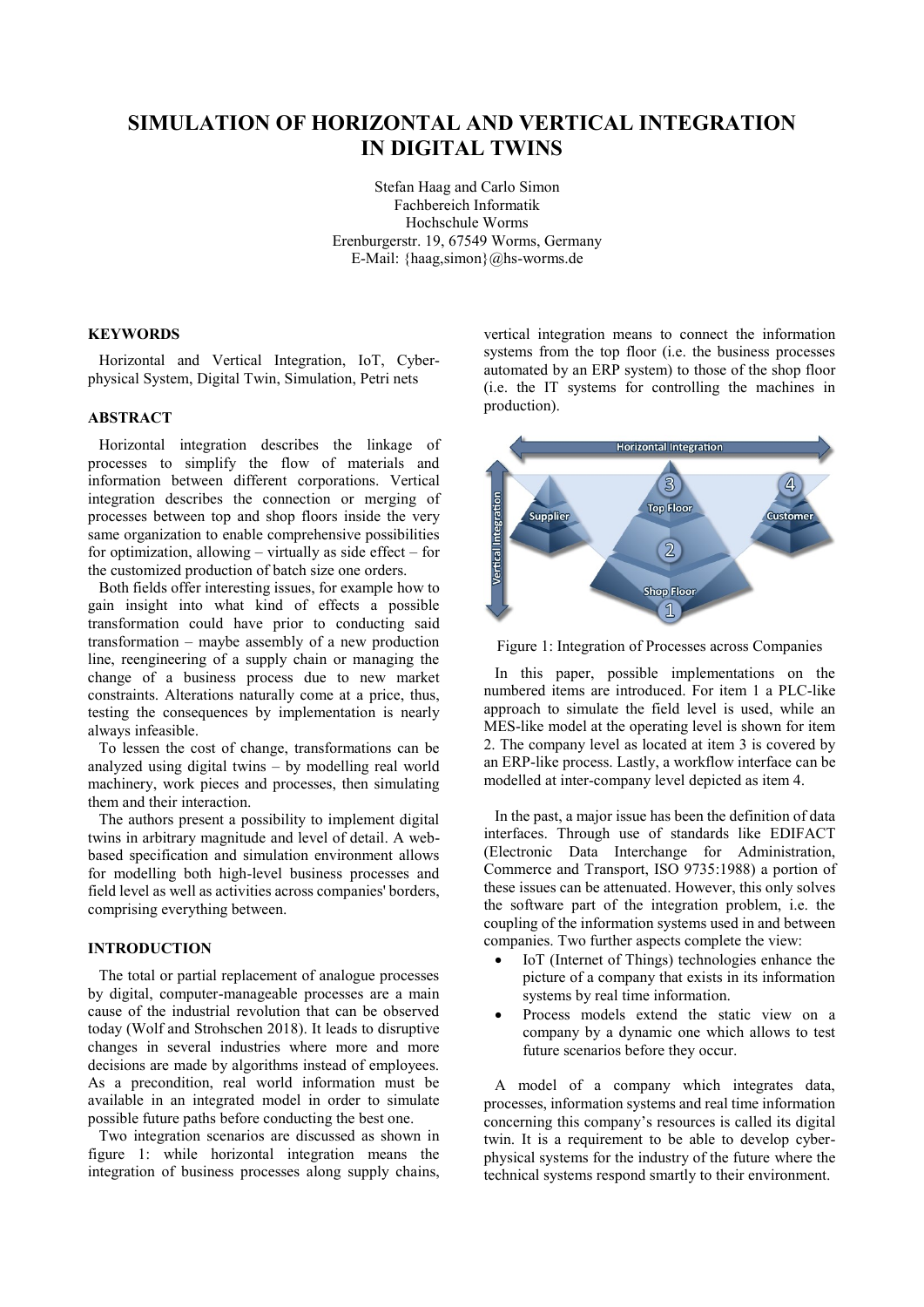The following section addresses the problems observed by the authors which limit the development of digital twins today. Research questions and methods derived from these observations are discussed in the third section. The main part of this paper elucidates the concepts of a Petri net-based environment to overcome these limitations. Further developments planned for the future are discussed at the very end.

# **CHALLENGES CONCERNING DIGITAL TWINS**

A digital twin is a piece of software that models a part of the real – its real-world counterpart. For this, the digital twin stores all relevant status information of its real-world counterpart and is able to observe whether the real world behaves as predicted. Hence, the ability to predict the future is a central contribution of digital twins.

As a consequence, it is irrelevant whether this realworld counterpart actually exists or only its idea. For example, a production plant can already have a digital twin during its planning phase. Simulation can then be used to find out whether the planned plant will behave as assumed. All fabrication steps can be tested and optimized on the production line virtually (Kannwischer 2015). For this, the digital twin, when executed with real data, should behave like its real counterpart (Tao et al. 2017), or more precisely, it should calculate the same state as the one that can be observed in the real world.

Connectors from real world objects to their digital models are needed to compare the current and the predicted state and to deliver the relevant real-world information to the digital twins. Traditionally, sensors and user input have been these connectors. Hereby, sensors are typically restricted to local machines. User input, on the other hand, has often deficits concerning the correctness and currentness of data. In the past, these limitations have been accepted since they were the only available sources of information. In a business context a change can be observed nowadays as follows:

- Several information concerning business processes (like orders, bills, etc.) already primarily exist in the virtual world.
- By connecting machines and products to the internet, which is described by the term internet of things, also widely spread infrastructure information can be consolidated in a single place.

The other way around, actors controlled by digital twins might influence the reality. Again, the internet of things offers the ability to spread this information in a wide area.

Now, some of the major challenges are the differences concerning description languages for a business reality. They limit the ability to develop an integrated model.

Two possible solutions exist for this:

- Like connectors in the real world it might be possible to link the different types of models with interfaces to each other.
- The different views on a business from the top floor to the shop floor are described in a

monoparadigmatic way by usage of a small, generic language.

On first view, a lot seems to speak for the first solution since there exist several (business) process modeling languages that are widely used such as BPMN (Silver 2017), flowchart diagrams (information processing, ISO 5807:1985) or value stream diagrams (Klevers 2015). However, since no formal definition and semantics exists for these languages, the usefulness of interface definitions is hardly proofed. At field and production level, ladder diagrams are used as programming language when utilizing PLCs. Microcomputers (like a Raspberry Pi) are often coded on directly in a programming language such as  $C$  or  $C++$ . In each of these cases, the execution semantics are well defined, however no interface is defined concerning the above-mentioned diagrams yet.

As is illustrated in figure 2, this results in the goal of overcoming heterogeneous concepts between different business levels, while at the same time maintaining or – as a secondary effect in the case of data format mismatches – enabling the possibility to model systems integration beyond the company's borders. This can be achieved by the development of holistic digital twins.



Figure 2: Transition from Heterogenous Specification Languages to a Monoparadigmatic Description

In this paper, a monoparadigmatic approach is pursued based on Petri nets, which have been researched for more than 50 years and are clearly defined semantically (Reisig 2010). Petri nets allow for modelling on each of the levels mentioned in the later concept sections of this paper, from workflow management down to the controller – an advantage over other simulative languages that focus on specific applications like discrete event systems.

However, the existence of this method is not enough: in terms of applied sciences, also a web-based modeling and execution software is presented which has been developed over the past years and is currently applied to integration projects to overcome the limitations described above.

#### **RESEARCH METHOD**

According to (Hevner et al. 2004), there are seven guidelines for Design Science Research. These and their implementation are briefly explained as follows:

**Design as an Artifact**: A viable artifact must be created. In the present case, this is a web-based specification, simulation and control environment.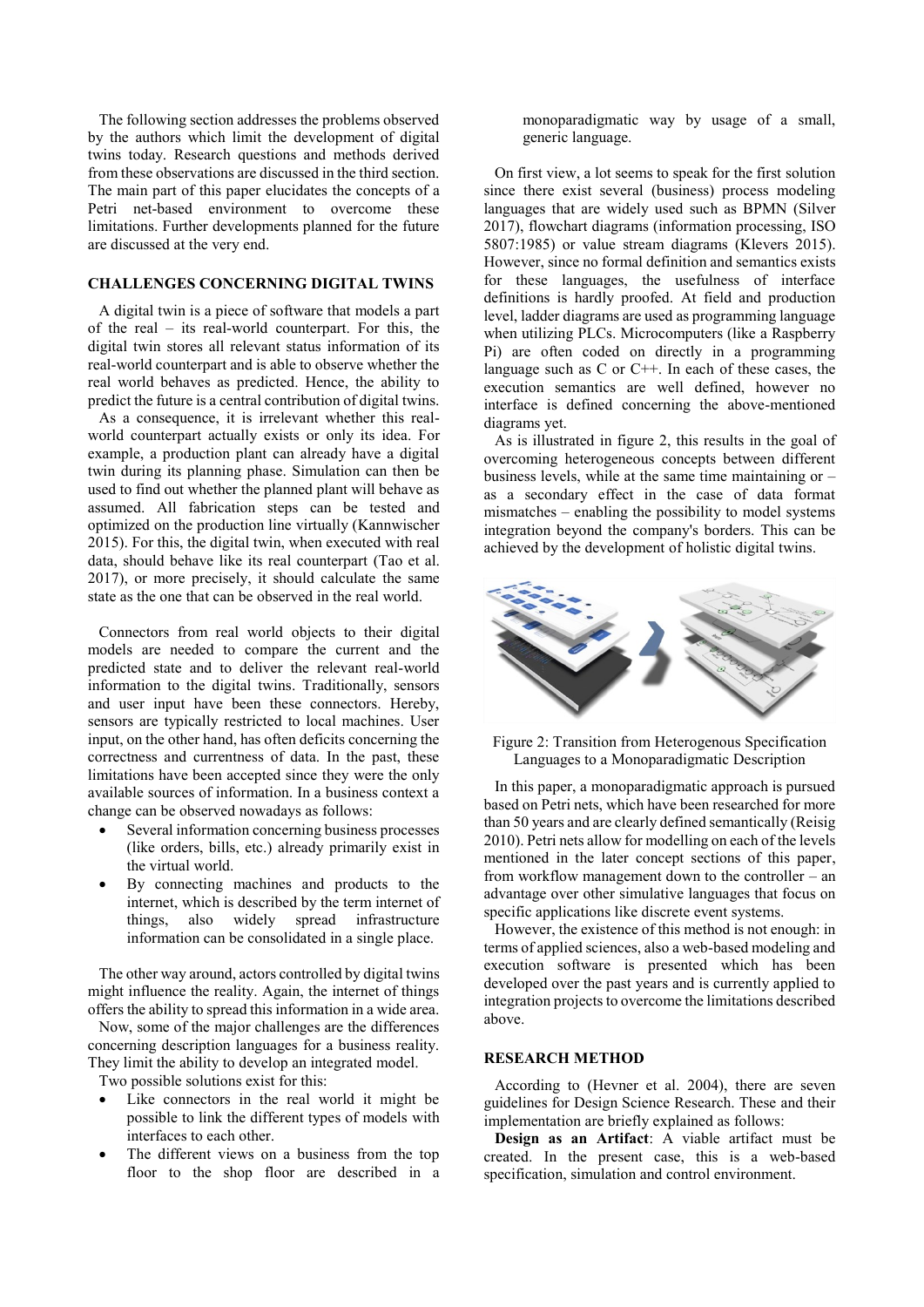**Problem Relevance**: The goal is to develop a technology and/or methodology-based solution to a significant and pertinent problem. The presented artifact not only simulates business processes based on real data, but also optimizes and controls them.

**Design Evaluation**: The presented tool is used in companies already, thus feedback from the operational practice can be evaluated. The control part is used in teaching and prepared for operational use due to feedback from student users.

**Research Contribution**: The contribution consists of the creation of a practical application on the theoretical basis of the Petri net theory. The theory is enriched by time concepts and the possibility to connect Petri net models with the modelled reality.

**Research Rigor**: In theory, the simulation options developed are compared with other simulation environments. In practice the focus is placed on the evaluation of how to use this approach in a company environment.

**Design as a Search Process**: The present prototype is the latest in a series that starts from the initial implementation of the underlying principles and ends in a productive system. Each implementation step has been evaluated.

**Communication of Research**: The results achieved so far are relevant for both research and practice. They are presented on conferences but also, more illustrative, for practitioners.

# **CONCEPT AT FIELD LEVEL**

Possibilities for using Petri nets for machine control and plant control have a long tradition (see (Zuse 1980), (König und Quäck 1988), (Hanisch 1992)). In addition to the specification and subsequent analysis of the possible behavior of a modeled system, Petri nets can also be used to generate code for PLCs (see (Brand 2000), (Raue 2001)).

Disadvantageous to such an approach is the need for a new code generation in case of adjustments to the machinery. This is not always useful in view of the desired flexible adaptability of machines due to altering customer demands.

An interesting and cost-effective variant is the use of microcomputers such as the Raspberry Pi to handle control tasks. If a web server is installed on the computer, then the web-based modeling and simulation environment presented here can also be installed. With its own data types and functions, complex process steps can be expressed compactly as a Petri net. By use of an extension allowing access to the GPIO interface of a Raspberry Pi, a production plant can be controlled directly by the simulator.

Starting point for such a control is the question as to how the actuators (for example motor or light) and sensors (for example button or light sensor) of the production line to be controlled are mapped in the tool and connected to it.

For actuators, it makes sense to represent them with a place that is linked to the appropriate GPIO interface by means of an attribute. If the position is marked, then the actuator is switched on, otherwise switched off. If it is a continuously controllable actuator (for example a motor whose speed can be regulated), then the continuous variable is specified by the token value.

Sensors can also be represented by means of a place and in this case a token also indicates the condition of the sensor on that place, i.e. whether the sensor supplies a signal and, in the case of a continuous sensor, its value. However, in the latter case a sampling interval in which the sensor value is updated is also to be specified in expansion of the output interface. Furthermore, such places may only be read by transitions without deleting or modifying the token.

The example in figure 3 illustrates this principle as a Petri net using a production line with a processing station.



Figure 3: Process for Continuous Operation of a Two-Way Conveyor Belt with Attached Processing Station

Figure 4 shows the associated code specification except the part describing the layout has been left out to facilitate readability. In the initial state, the model waits for the signal from the light sensor at GPIO pin 24, which indicates that a work piece has arrived on the assembly line. As this is a discrete sensor, there is no need for interval sampling. When the signal arrives, the conveyor belt is set in motion in the direction of the workstation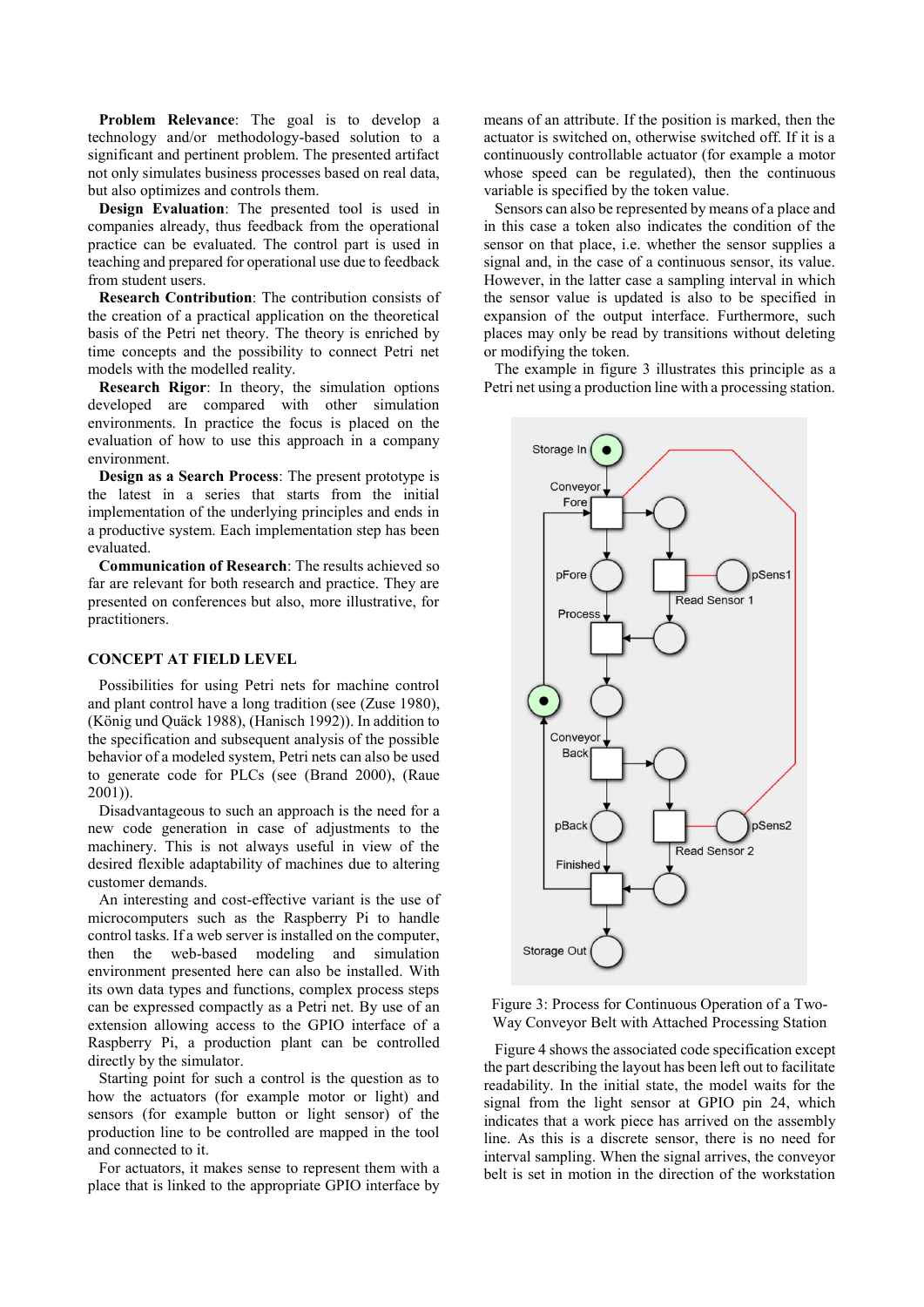until a signal at input port 23 is detected, thus indicating the correct positioning of the work piece. Now the processing will take place (which for reasons of space is not shown in detail here). Finally, the work piece is moved in the opposite direction back to the starting point.

```
N levelPLC {
  P pSem (label='');
   P pSI (label='Storage In'); 
  P pSO (label='Storage Out');
  P pFore (qpioOut=5);
  P pBack (gpioOut=6);
   P pSens1 (gpioIn=23);
   P pSens2 (gpioIn=24);
   P p0, p1s1, p2s1, p1s2, p2s2 (label='');
  M (pSem=1);
  M (pSI=1);
  T tConvFore (label='Conveyor$Fore');
 T tReadSen1 (label='Read Sensor 1');
 T tPro (label='Process');
   T tConvBack (label='Conveyor$Back');
   T tReadSen2 (label='Read Sensor 2');
 T tFin (label='Finished');
  A (pSI, tConvFore, pFore, tPro, p0,
      tConvBack, pBack, tFin, pSO);
  A (tConvFore, p1s1, tReadSen1, p2s1, tPro);
  A (tReadSen1, pSens1);
  A (tConvBack, p1s2, tReadSen2, p2s2, tFin);
  A (tReadSen2, pSens2);
  A (tConvFore, pSens2);
  A (tFin, pSem, tConvFore);
}
```
Figure 4: Specification for the Model from Figure 3 (layout specification omitted for readability)

### **CONCEPT AT OPERATING LEVEL**

Production planning focuses on the scheduling of orders and the aggregation of individual orders into lots. One way to solve this task has already been described in (Simon 2017) and (Simon 2018). Key is the ability to process several tokens put on one place in a sequence.





This corresponds to the possibility of sorting data records of a database with regard to a number of attributes in ascending and descending order. A comparable task can be seen in figure 5, where the oldest from a set of work orders is chosen by using a minimum selector. In this example, the orders planned at the company level are inserted into the production queue one by one. During production, the work pieces must first be fed to the workstation, then processed and finally taken away again.

The associated specification is depicted in figure 6 barring the part describing the layout.

```
N levelMES {
   R recOrder {calDate: datetime,
    var: char, amt: int};
   P pSem (label='');
   P p0 (label='Storage In', type=recOrder);
   P p1 (label='Input', type=recOrder);
  P p2 (label='Process', type=recOrder);
   P p3 (label='Output', type=recOrder);
   P p4 (label='Storage Out', type=recOrder);
   M (pSem=1);
   M (p0='("2018.04.02T08:00:00","oxo",75);
           ("2018.04.02T12:00:00","oxo",15);
           ("2018.04.10T08:00:00","oxo",25);
           ("2018.04.01T08:00:00","xo", 25);
          ("2018.04.10T12:00:00","xo", 50)');
   T t0 (label='', select='min(A.calDate)');
   T t1, t2, t3 (label='');
   A (p0, t0, p1, t1, p2, t2, p3, t3, p4,
      label='A');
   A (t3, pSem, t0);
}
```
Figure 6: Specification for the Model from Figure 5 (layout specification omitted for readability)

### **CONCEPT AT COMPANY LEVEL**

From an information technology perspective, the company and the operating levels are quite similar: both levels process orders. But while at the plant level orders are brought into production, at the company level the business prerequisites to be able to process these orders are created.

The Architecture of Integrated Information Systems (ARIS) as shown in figure 7 is a coherent frame of reference for the various concepts used to describe a company from the point of view of information systems. The central role is played by the processes by which the data of a company is linked to its operational functions. Organizational responsibilities and the specification of relevant output data complete this approach.



Figure 7: Architecture of Integrated Information Systems (ARIS) as per (Scheer 1997)

Petri nets, which are mathematically defined, also offer the possibility of modelling business processes and are therefore used for this purpose, in particular for workflow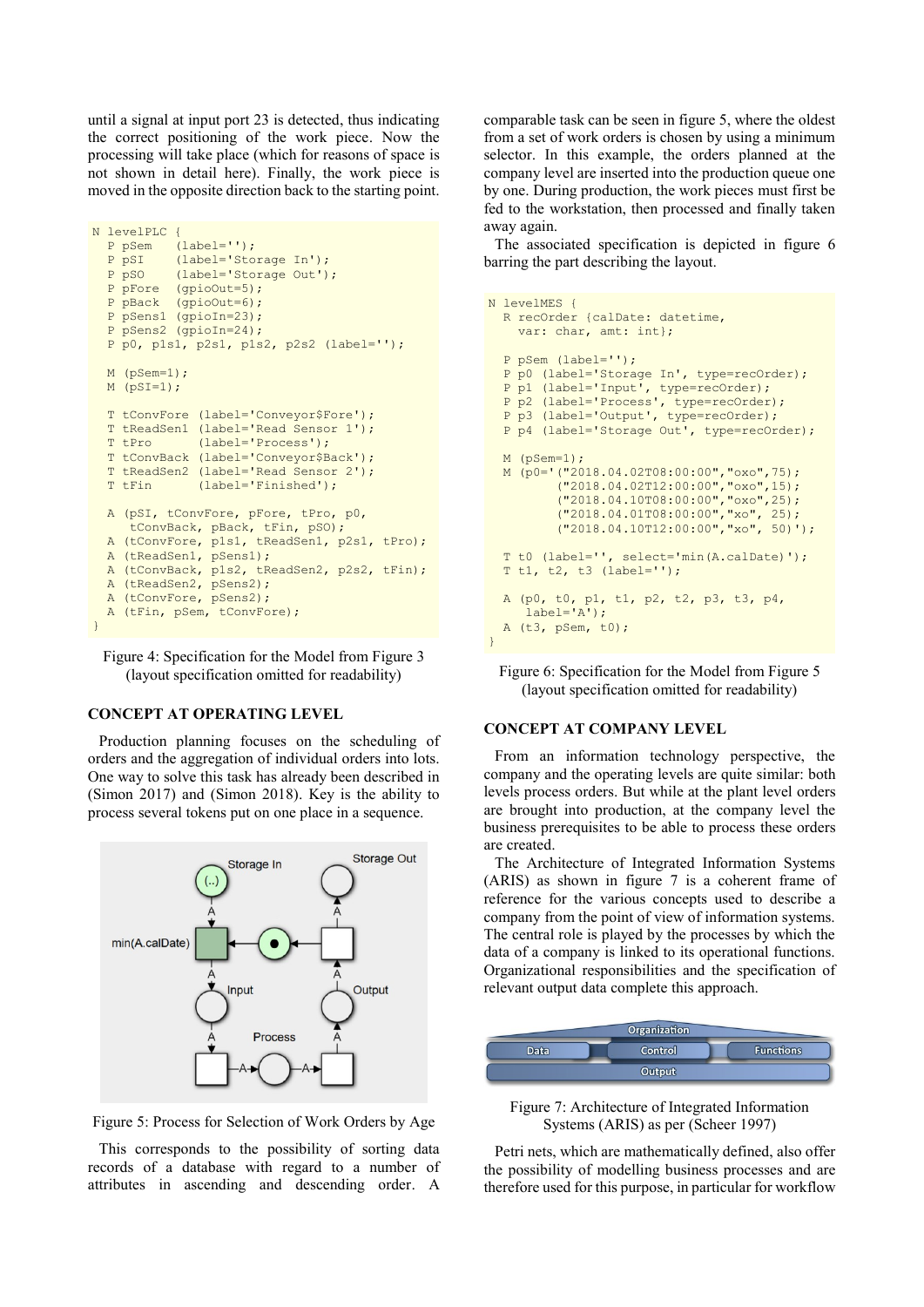management systems (van der Aalst and van Hees 2002). They can be interpreted unambiguously and hence may serve as the basis for an automated workflow execution.

Distinctive tokens are crucial for the use of Petri nets to model and execute business processes. The best known approaches to this are Pr/T-nets (Predicate/Transition Nets) as per (Genrich and Lautenbach 1981) and Colored Petri Nets as per (Jensen 1992). The possible usage of the latter for modeling business processes is described exemplarily in (van der Aalst and Stahl 2011).

In Pr/T-Nets, places are typed and can be marked with matching tuples. Hence, places correspond to tables of a database and their tuples to the records within a database table. In this way, the network can be linked to a database or filled with real data via a CSV interface.

A sample application is a release process for orders in case all required materials are in stock. Otherwise, an order process will be triggered automatically. Figure 8 shows the model for this example using icons for visualization purposes.



Figure 8: Process for Production Order Approval or for Repeat Order Placement, respectively

Figure 9 depicts the corresponding specification, again without mention of the layout portion.

```
N levelERP {
R recOrder {no: int, var: char, amt: int};
R recStorage {part: char, pcs: int};
 R recBOM {var: char, pcsO: int, pcsX: int};
  P p0 (label='');
  P p1 (label='', type=recOrder);
P ord (label='Orders', type=recOrder);
P sto (label='Storage', type=recStorage);
 P bom (label='BOM', type=recBOM);
```

```
 P proc (label='Procure', type=recOrder);
   P prod (label='Produce', type=recOrder);
  M (p0=1);
   M (ord='(1,"oxo",25);(2,"oxo",15);
            (3,"oxo",25);(4,"xo",25);
           (5, "xo", 5)');
   M (sto='("o",200);("x",80)');
   M (bom='("oxo",2,1);("xo", 1,1)');
   T sel (label='', select='min(A.no)');
 T neg (label='', condition=
 '!ENABLED(pos)');
 T pos (label='', condition=
 '(o>=pcsO*a)&(x>=pcsX*a)');
   A (ord, sel, p1, neg, proc, label='A');
   A (p1, pos, prod, label='(n,v,a)');
  A (sto, pos, label='("o",o);<br>
("x", x)');
("X", X)');
A (pos, sto, label='("o",o-pcsO*a);
({}^{\mathsf{w}}\mathbf{x}^{\mathsf{w}}, \mathbf{x}\text{-}\mathtt{p}\mathtt{c}\mathtt{s}\mathtt{X}^{\star}\mathtt{a})');
   A (bom, pos, bom, label='(v,pcsO,pcsX)');
   A (neg, p0, sel);
   A (pos, p0);
}
```
Figure 9: Specification for the Model from Figure 8 (layout specification omitted for readability)

#### **CONCEPT AT INTER-COMPANY LEVEL**

The concepts at company and inter-company levels share innately even greater similarities than those at company and operating levels. If it is possible to model and simulate business processes on an ERP level, then connecting those with external processes on the same level becomes trivial.

The fundamental idea of this thought can be seen in the Workflow Management Coalition's Reference Model as depicted in figure 10. A company's workflows can be executed by workflow engines which themselves are parts of workflow enactment services. Through the use of appropriate interfaces, they may be connected to each other, even if they reside outside the company.



Figure 10: Components and Interfaces of the Workflow Reference Model as per (Hollingsworth 1995)

In connection with the possibility to use Petri nets as conceptual standard for the modelling and analysis of workflows (van der Aalst 1996), the claim made in the initial paragraph of this section proves true.